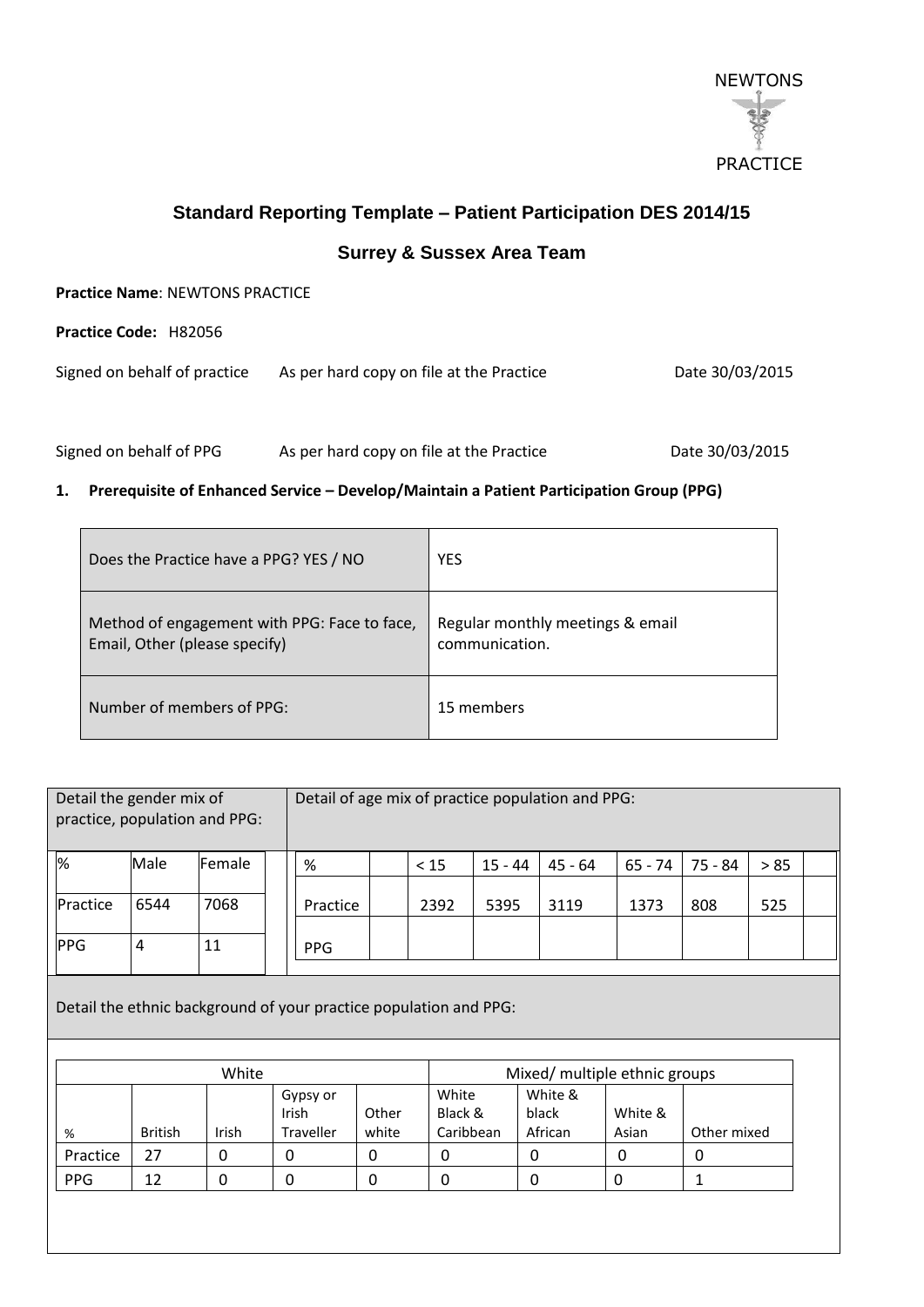|            |        |           | Asian/ Asian British |         |                | Black / African /<br><b>Black British</b> | <b>Other</b> |                       |      |              |
|------------|--------|-----------|----------------------|---------|----------------|-------------------------------------------|--------------|-----------------------|------|--------------|
| %          | Indian | Pakistani | Bangladeshi          | Chinese | Other<br>Asian | African                                   | Caribbean    | Other<br><b>Black</b> | Arab | Any<br>Other |
| Practice   | 0      | 0         |                      | 0       | 0              | 0                                         | 0            | 0                     | 0    | 0            |
| <b>PPG</b> | 0      | 0         |                      |         |                |                                           | 0            | 0                     | 0    |              |

Describe steps taken to ensure that the PPG is representative of the practice population in terms of gender, age and ethnic background and other members of the practice population:

Newtons PPG currently has a core group of 15 members who attend meetings on a regular basis. The youngest member of the group is in her 30's whilst a small number of members are in their 50's. The remaining members are beyond retirement age but having come from varied working backgrounds they bring a wealth of knowledge and experience to the group. Despite practice efforts to encourage younger members to join the group there has been little success to date.

The membership does include two patients with physical disabilities; the Chair of the group who is blind and a 'virtual' member with a hearing impairment and at least two members of the group have mobility problems.

We have a South American member, a member from a mixed race background and we have recently welcomed our first Asian member to the group. The remainder, and predominant, members are white and middle class which reflects the demographic profile of Haywards Heath.

Haywards Heath is considered to be a desirable place to live, with a direct commute to London or Brighton and easy access to the countryside it has made this part of West Sussex a favourite location for families to settle. The area is ideal for recently retired people downsizing, and has long been established as a retirement hot spot. Increased building of more retirement homes in Mid Sussex has seen a marked increase in the number of retired people moving into the area.

The PPG has taken an active interest in keeping up to date with age related long term conditions and has recognised the need to change to accommodate an aging population and consequently now has two of its members as Dementia Champions and another member is the Chair of The Dementia Steering Group.

Are there any specific characteristics of your practice population which means that other groups should be included in the PPG? e.g. large student population, significant number of jobseekers, large numbers of nursing homes or a LGBT community? YES/NO

Newtons Practice cares for a significant number of Nursing and Residential Homes. We ensure that we actively engage with Matrons of the Homes via Admission Avoidance and via the Local Nursing Home SLA.

If you have answered yes, please outline measures taken to include those specific groups and whether those measures were successful:

Many patients in these homes have dementia and consequently are more difficult to engage with and bearing that in mind we recently offered an Understanding Dementia Workshop. This was arranged by the PPG, to inform patients and carers of some of the issues and challenges that this disease impacts on families.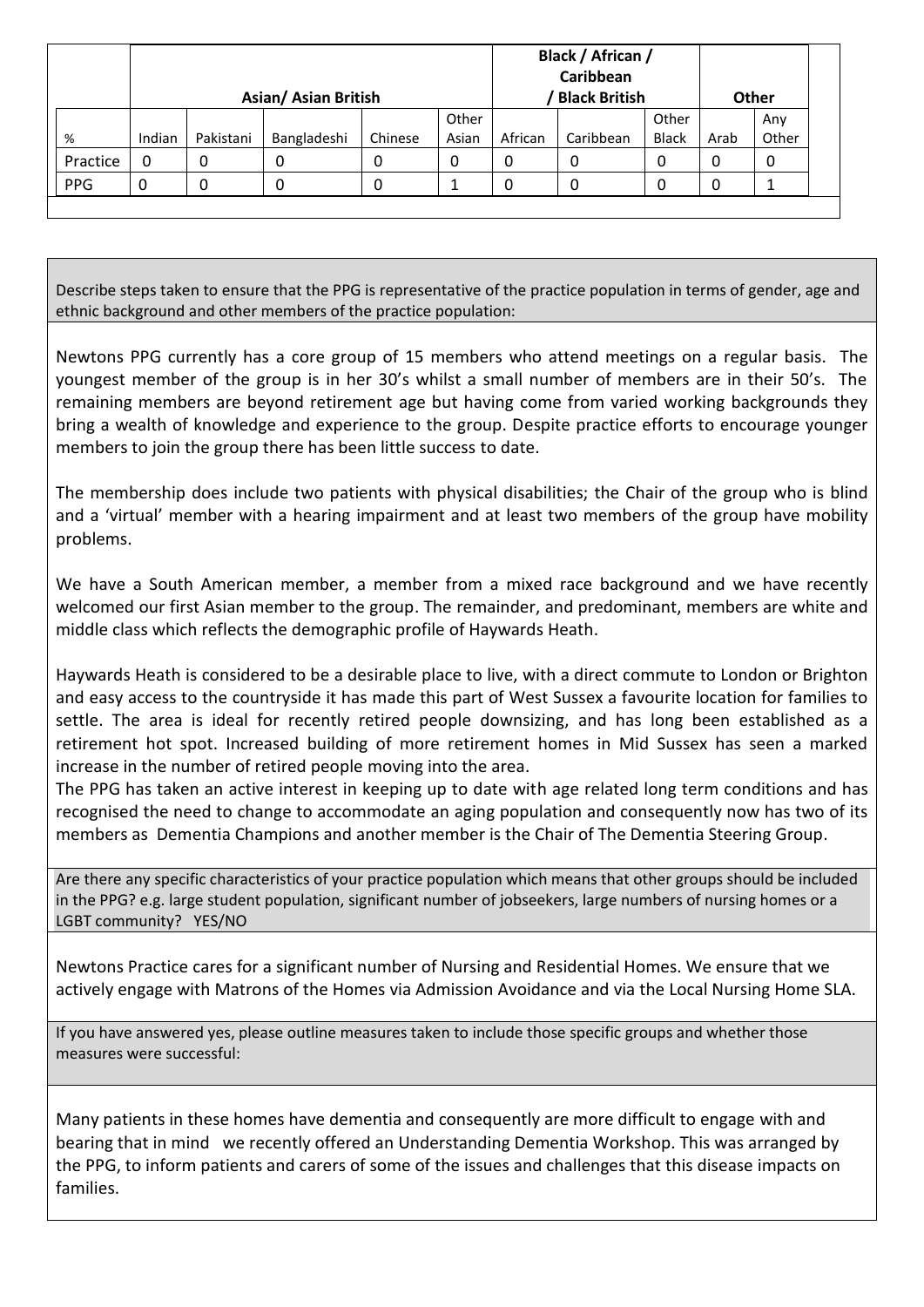#### **2. Review of patient feedback**

Outline the sources of feedback that were reviewed during the year:

With the support of the PPG we carried out a patient survey called ' Getting to know our Patients' – see Appendix A & Appendix B. With the introduction of the Friends & Family Test encourages patients are encouraged to give feedback.

How frequently were these reviewed with the PRG?

The Chair/sec and sub- committee contribute to all surveys. The group meet on a monthly basis and address current issues and monitor developments in on-going matters.

Action plan priority areas and implementation

#### **Priority area 1**

Description of priority area:

The Telephone System

What actions were taken to address the priority:

The telephone system was out of date, causing regular interruptions to the service, deeming the equipment unreliable and not fit for purpose. Extensive research was carried out and following consultation with the Partners a telephone supplier was instructed to install a new telephone system.

Result of actions and impact on patients and carers (including how publicised):

- The telephone system selected has ensured that it is future-proofed to allow for additional lines to be added when the demand arises.
- A call queuing announcement informs patients of their position at busier times.
- A signposting announcement advises patients when requesting results, making enquiries and booking appointments.
- A facility to show the statistics of calls made, enabling the practice to analyse results and future plan e.g. target busy times and plan staff cover accordingly.
- A call recording facility.
- The new system has enabled development of our Urgent Care Clinic.
- Publicised by notices in reception, through members of the PPG and by word of mouth.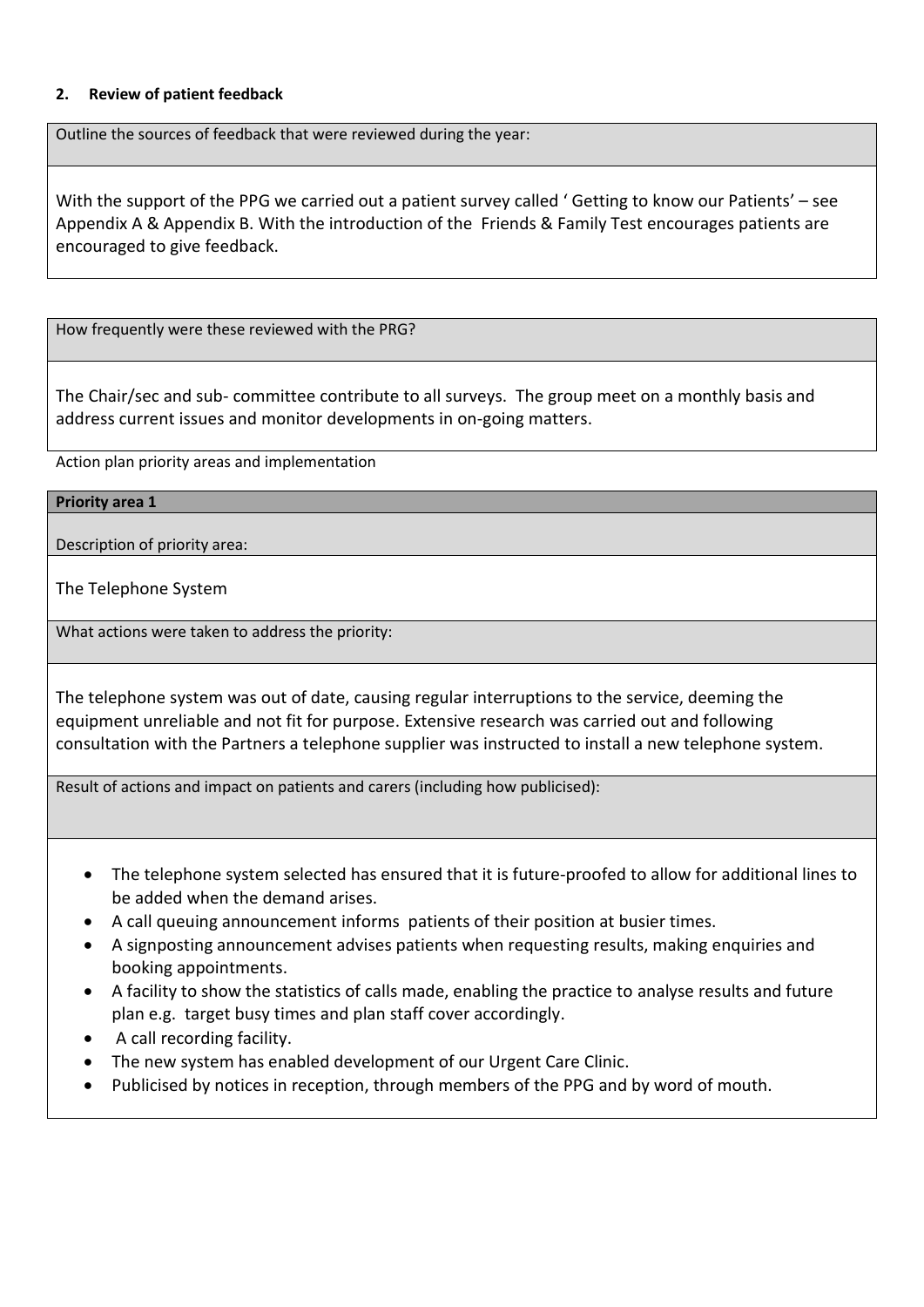#### **Priority area 2**

Description of priority area:

Patient access to a clinician

What actions were taken to address the priority:

Demand outweighed resources for acute treatment. The practice having been involved in the Paramedic Mentoring Scheme identified this as a potential resource that could prove beneficial to the practice and patients through developing an Urgent Care Clinic (UCC). The UCC enables the paramedic to triage calls and signpost patients to the most appropriate care.

Result of actions and impact on patients and carers (including how publicised):

- Patients with acute symptoms or concerns are contacted the same day by a paramedic; they receive advice or are signposted to the most appropriate care.
- Two Paramedic Practitioners support the Duty Doctor 5 days per week.
- Patient satisfaction.
- The Reception staff morale has improved significantly.
- The UCC has relieved pressure on the demand for GP appointments.
- GP appointments are more readily available for patients and carers with on-going long term conditions or concerns.
- The practice website and the practice booklet lists the UCC as a service.
- There are UCC staff picture profiles in reception.

#### **Priority area 3**

Description of priority area:

Dementia

What actions were taken to address the priority:

The Dementia Workshop and Educational Event organised by the PPG – see Appendix C

Result of actions and impact on patients and carers (including how publicised):

- Knowledge gained by all involved.
- Two PPG members have signed up to become Dementia Champions.
- Awareness of Carers and the profile of the Carers Support Group has been raised.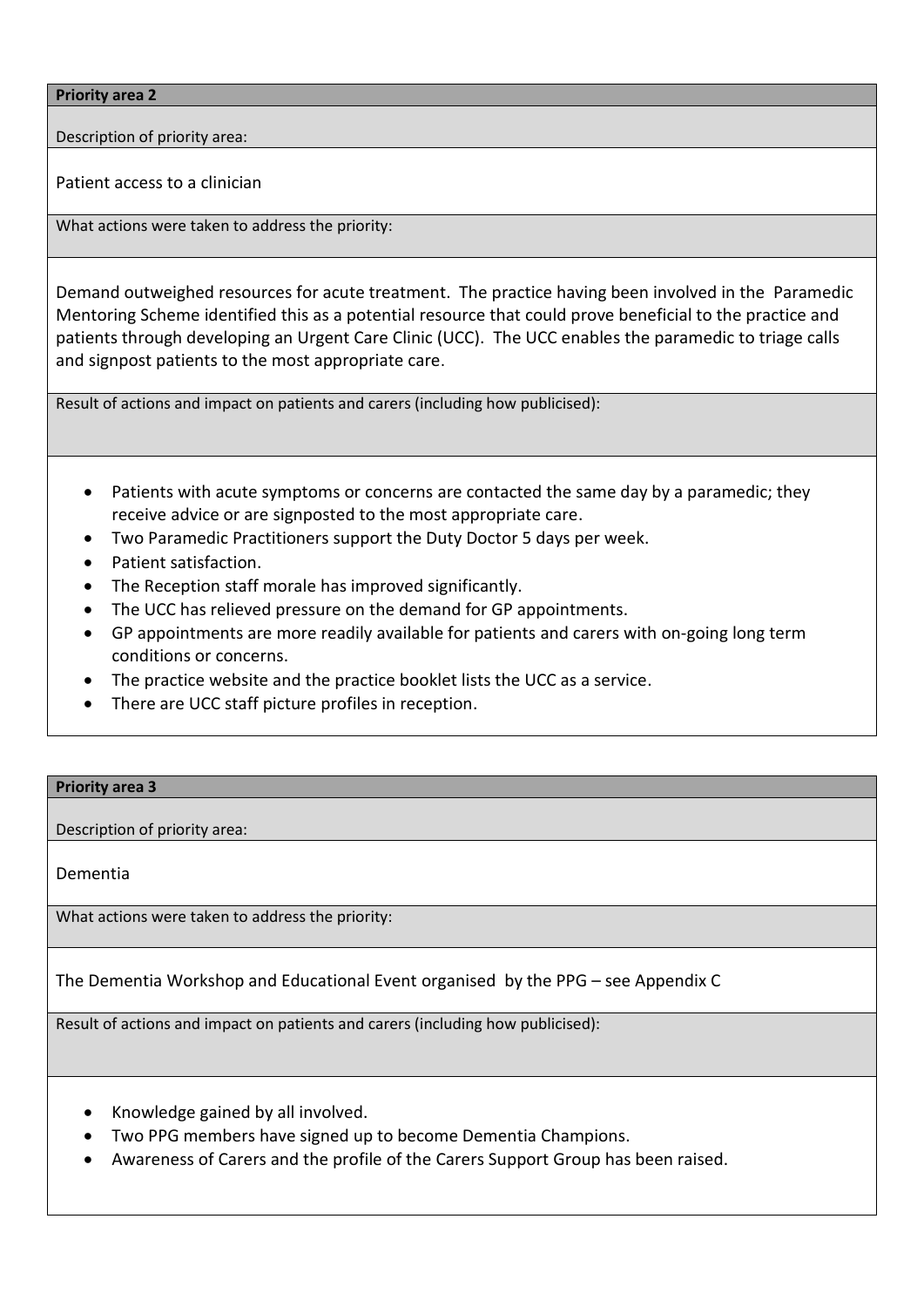#### **Progress on previous years**

If you have participated in this scheme for more than one year, outline progress made on issues raised in the previous year(s)

#### Free text

- The purchase of a new telephone system.
- The telephone system enables easier monitoring of patient demand.
- The telephone system has an auto attendant feature which signposts patients to the appropriate service.
- The introduction of the Urgent Care Clinic.
- The Employment of Paramedics to run the Urgent Care Clinic five days a week to ease the demand for GP appointments. Paramedics treat the patient or signpost them to the appropriate clinician.
- The continuation of extended opening hours allowing for easier access for commuters.
- The Practice Booklet and Practice website are continually updated to keep patients informed of changes.

#### **3. PPG Sign Off**

| Report signed off by PPG: YES                                                                                           | Yes                                                                                                                                                                                                                                                                                                                               |
|-------------------------------------------------------------------------------------------------------------------------|-----------------------------------------------------------------------------------------------------------------------------------------------------------------------------------------------------------------------------------------------------------------------------------------------------------------------------------|
| Date of sign off:                                                                                                       | 30 <sup>th</sup> March 2015                                                                                                                                                                                                                                                                                                       |
| How has the practice engaged with the PPG:                                                                              | The Assistant Practice Manager attends each<br>meeting and is available to discuss issues<br>regarding the development of both IT and<br>Admin systems within the practice.                                                                                                                                                       |
| How has the practice made efforts to engage<br>with seldom heard groups in the practice<br>population?                  | Advertising via posters, the Practice website<br>and the Practice Booklet.<br>Varying the times and days of meetings to<br>accommodate different age groups                                                                                                                                                                       |
| Has the practice received patient and carer<br>feedback from a variety of sources?                                      | Yes                                                                                                                                                                                                                                                                                                                               |
| Was the PPG involved in the agreement of<br>priority area and the resulting action plan?                                | Yes                                                                                                                                                                                                                                                                                                                               |
| How has the service offered to patients and<br>carers improved as a result of the<br>implementation of the action plan? | As outlined above.                                                                                                                                                                                                                                                                                                                |
| Do you have any other comments about the<br>PPG or practice in relation to this area of work?                           | The PPG is a dynamic and proactive group of<br>volunteers who work closely with the Practice.<br>Their main role is improving communication<br>between the patients and the practice and<br>acting as a representative of the wider patient<br>population. They provide an invaluable service<br>to patients and to the practice. |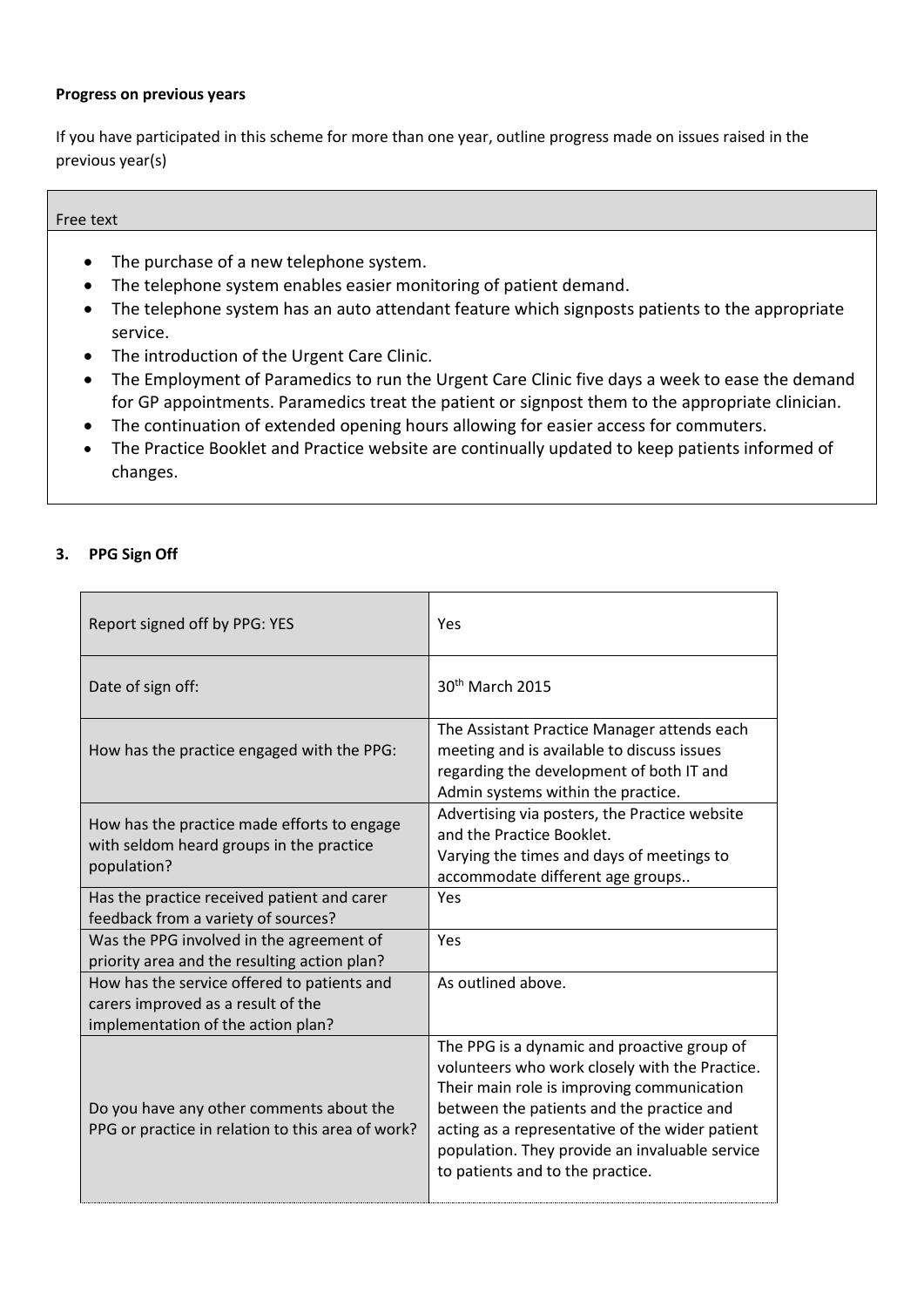## Appendix A

| Getting to know our patients:                                             |
|---------------------------------------------------------------------------|
| Do you have internet access?                                              |
| Yes /No                                                                   |
| If yes please provide us with your email address next time you visit.     |
|                                                                           |
| Do you refer to Newtons Practice website for up to date information?      |
| Yes /No                                                                   |
|                                                                           |
| Did you know you can order your repeat prescription on line?              |
| Yes/No                                                                    |
|                                                                           |
| Did you know you can make appointments on line?                           |
| Yes/No (If no please ask for an application form from the receptionist)   |
|                                                                           |
| Have you failed to keep an appointment with Newtons in the last 6 months? |
| Yes/No                                                                    |
| If yes, Was this because you forgot?                                      |
| 1. You could not reach us to let us know?                                 |
| 2. Other (Please explain)                                                 |
|                                                                           |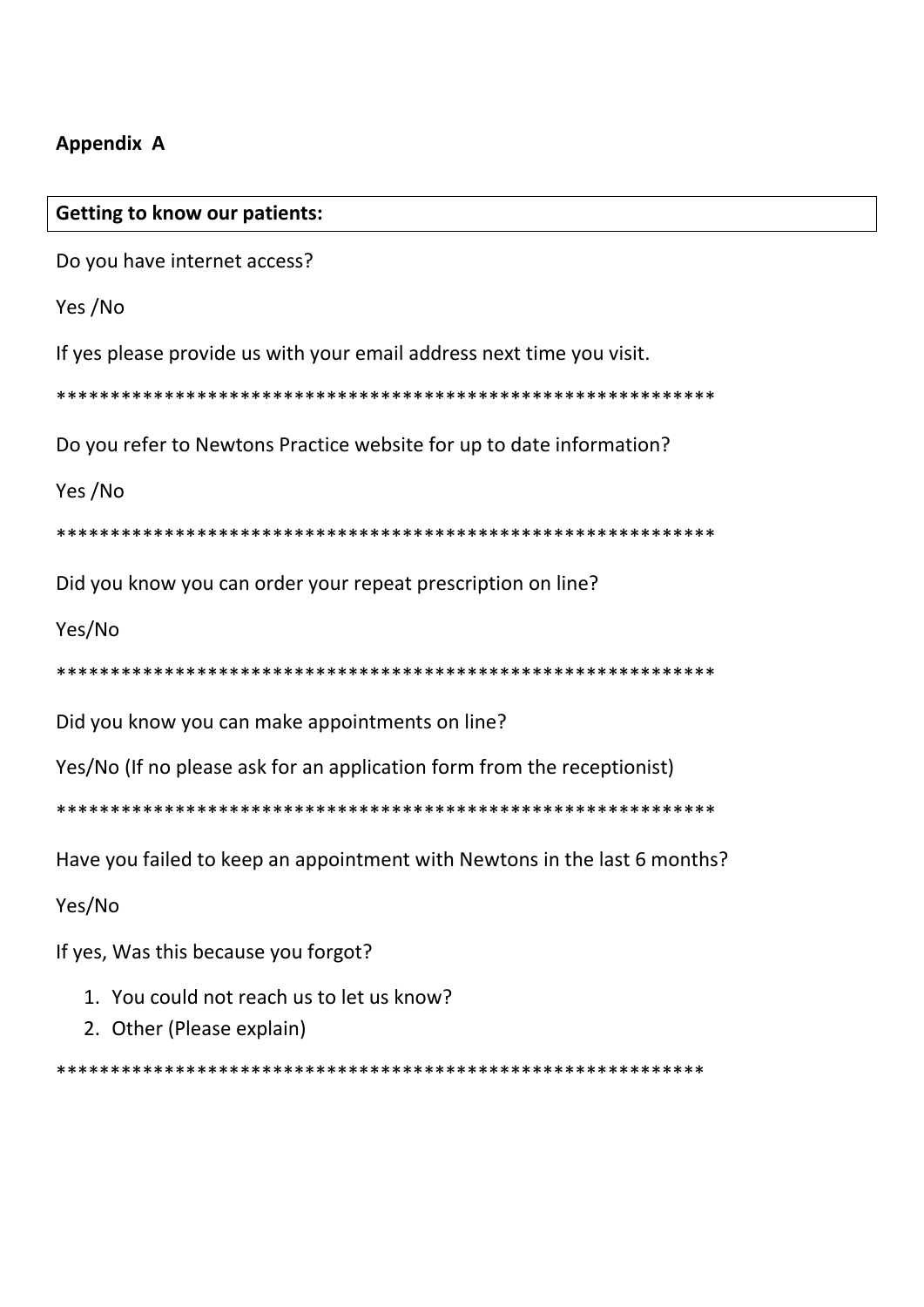Are you aware that you can book a telephone consultation with your GP?

Yes/No

Are you aware that Newtons Practice provides a same day appointment in our Urgent Care Clinic to ensure that patients do not need to attend the Local A & E department?

Yes/No

Our medical receptionist will help you to access the most suitable service for your needs. Therefore they will need to ask questions about your illness or health needs. All our staff are all bound by the NHS code of confidentiality. Do you have problem providing them with this information?

Yes/No

If Yes, please explain why.

Would you be interested in joining the practice's Patient Participation Group. Y/N

If yes please ask for a form reception.

Do you think there should be some information about who is on the committee of Newtons Patient Participation Group representing you, displayed in the waiting room?

Yes/No

What service would you like the practice to introduce that would benefit you as a patient??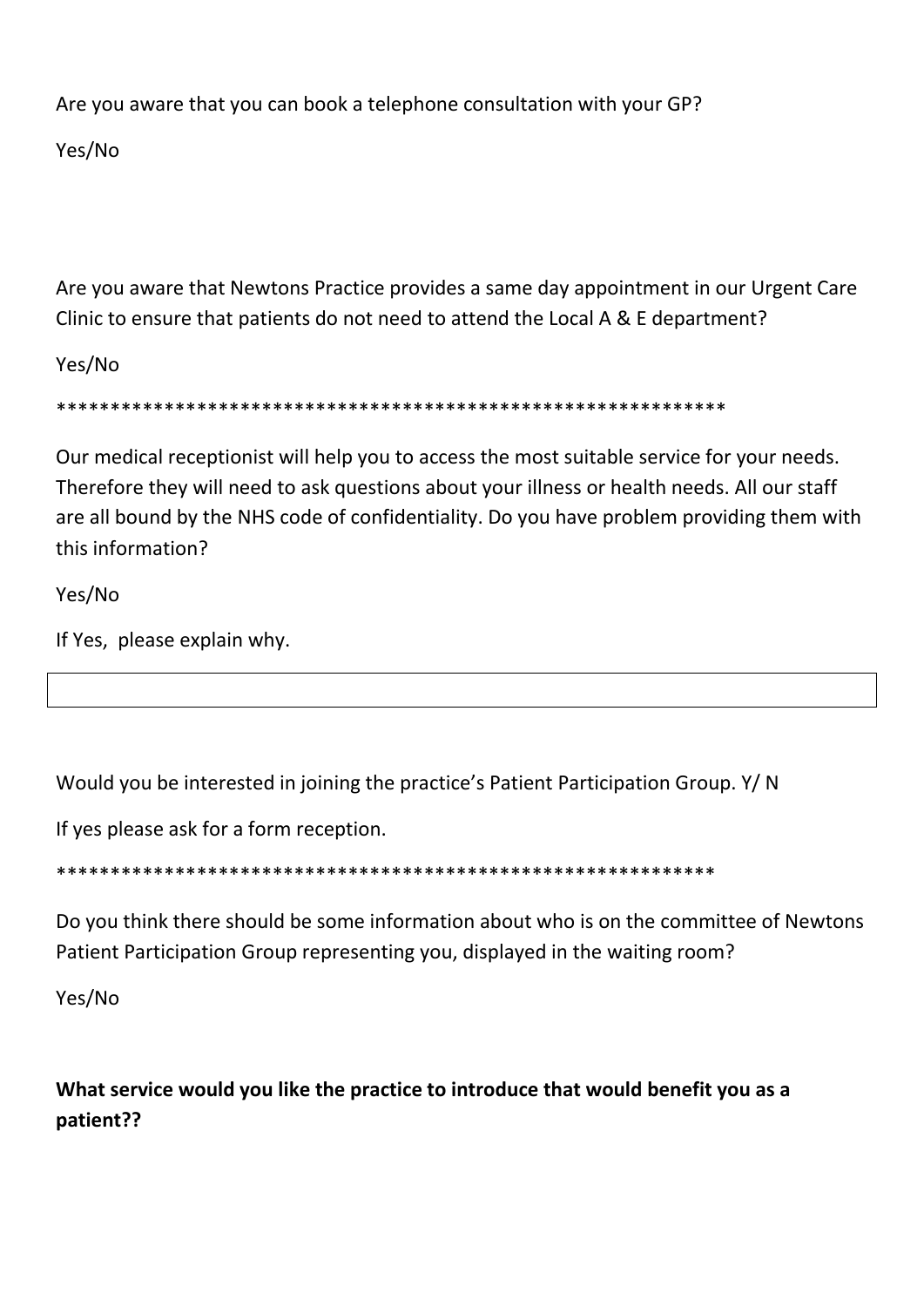## **Appendix B**

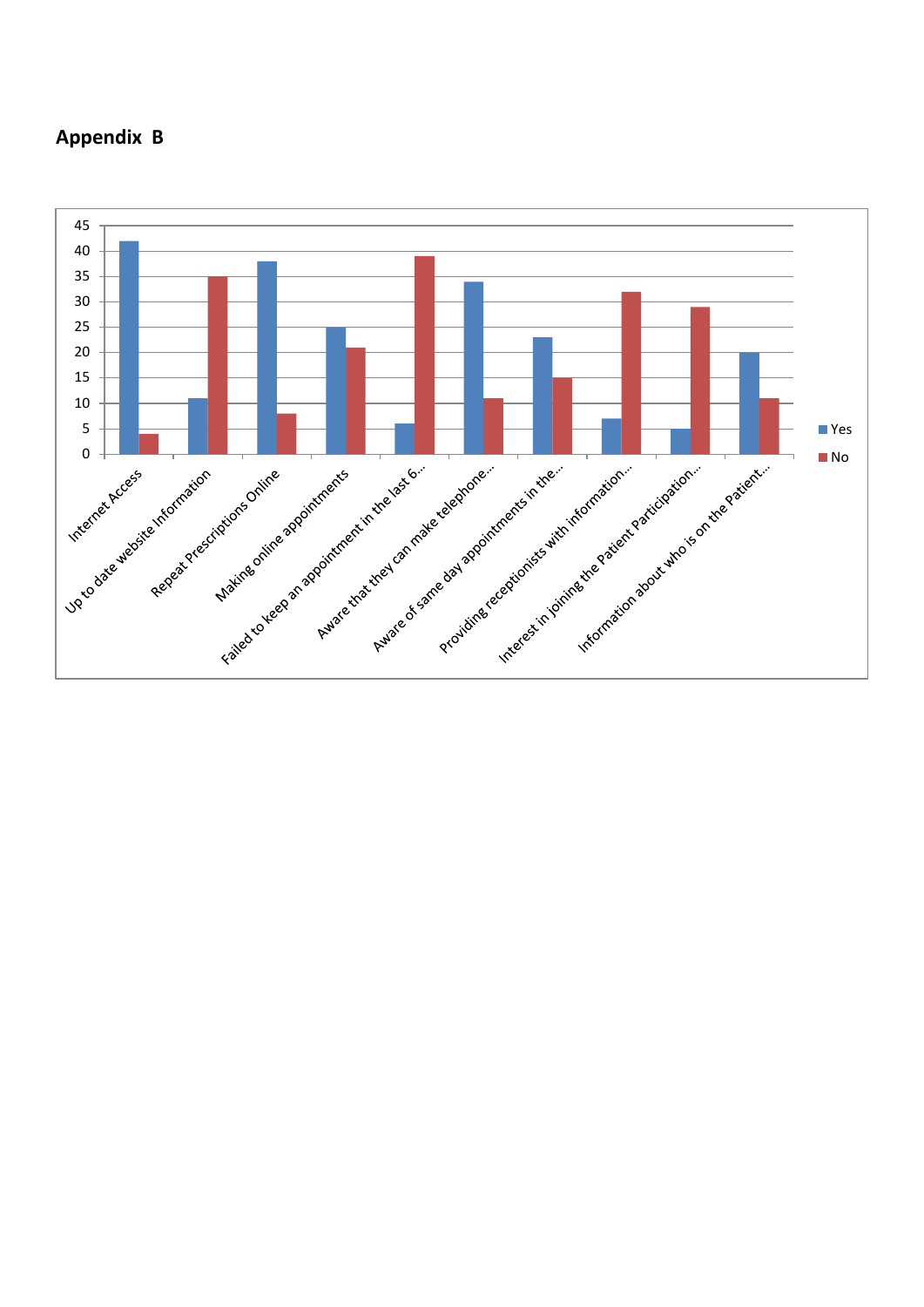**Appendix C**

Newtons Patient Participation Group invite you to our first lunchtime workshop

## **UNDERSTANDING DEMENTIA The Elephant in the Room**

Dr Kyle Nagendra G.P. with a special interest in dementia

## **and**

Jenny from "Know Dementia"

will talk to us about medical and emotional aspects of the disease.

Please join us on

## **October 23rd** at **1.00pm**

Venue: Newtons Surgery Heath Road, Haywards Heath RH16 3BB